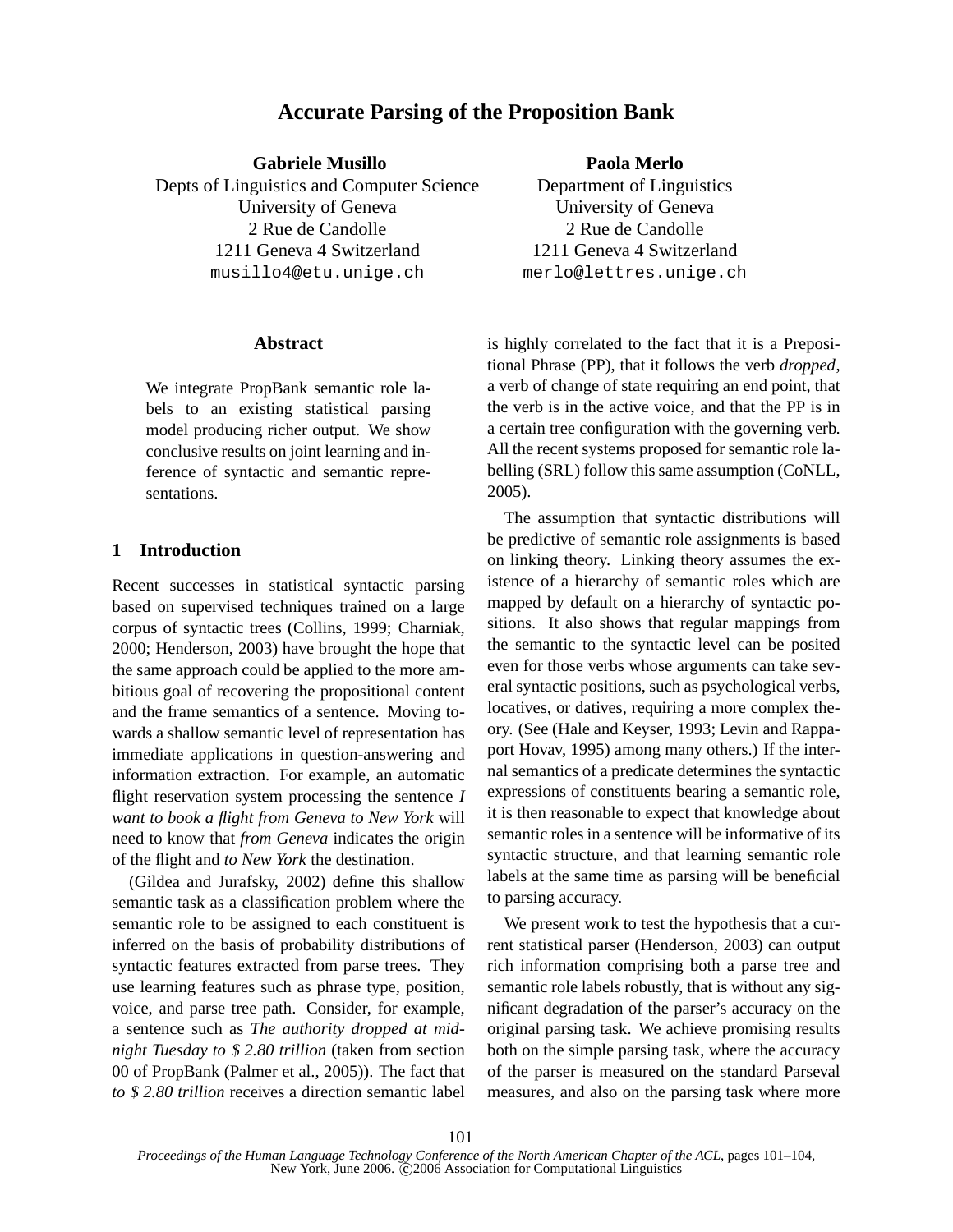complex labels comprising both syntactic labels and semantic roles are taken into account.

These results have several consequences. First, we show that it is possible to build a single integrated system successfully. This is a meaningful achievement, as a task combining semantic role labelling and parsing is more complex than simple syntactic parsing. While the shallow semantics of a constituent and its structural position are often correlated, they sometimes diverge. For example, some nominal temporal modifiers occupy an object position without being objects, like *Tuesday* in the Penn Treebank representation of the sentence above. The indirectness of the relation is also confirmed by the difficulty in exploiting semantic information for parsing. Previous attempts have not been successful. (Klein and Manning, 2003) report a reduction in parsing accuracy of an unlexicalised PCFG from 77.8% to 72.9% in using Penn Treebank function labels in training. The two existing systems that use function labels sucessfully, either inherit Collins' modelling of the notion of complement (Gabbard, Kulick and Marcus, 2006) or model function labels directly (Musillo and Merlo, 2005). Furthermore, our results indicate that the proposed models are robust. To model our task accurately, additional parameters must be estimated. However, given the current limited availability of annotated treebanks, this more complex task will have to be solved with the same overall amount of data, aggravating the difficulty of estimating the model's parameters due to sparse data.

## **2 The Data and the Extended Parser**

In this section we describe the augmentations to our base parsing models necessary to tackle the joint learning of parse tree and semantic role labels.

PropBank encodes propositional information by adding a layer of argument structure annotation to the syntactic structures of the Penn Treebank (Marcus et al., 1993). Verbal predicates in the Penn Treebank (PTB) receive a label REL and their arguments are annotated with abstract semantic role labels A0- A5 or AA for those complements of the predicative verb that are considered arguments while those complements of the verb labelled with a semantic functional label in the original PTB receive the composite semantic role label  $AM-X$ , where X stands for labels such as LOC, TMP or ADV, for locative, temporal and adverbial modifiers respectively. Prop-Bank uses two levels of granularity in its annotation, at least conceptually. Arguments receiving labels A0-A5 or AA do not express consistent semantic roles and are specific to a verb, while arguments receiving an  $AM-X$  label are supposed to be adjuncts, and the roles they express are consistent across all verbs.

To achieve the complex task of assigning semantic role labels while parsing, we use a family of state-of-the-art history-based statistical parsers, the Simple Synchrony Network (SSN) parsers (Henderson, 2003), which use a form of left-corner parse strategy to map parse trees to sequences of derivation steps. These parsers do not impose any a priori independence assumptions, but instead smooth their parameters by means of the novel SSN neural network architecture. This architecture is capable of inducing a finite history representation of an unbounded sequence of derivation steps, which we denote  $h(d_1, \ldots, d_{i-1})$ . The representation  $h(d_1, \ldots, d_{i-1})$  is computed from a set f of handcrafted features of the derivation move  $d_{i-1}$ , and from a finite set  $D$  of recent history representations  $h(d_1, \ldots, d_i)$ , where  $j < i - 1$ . Because the history representation computed for the move  $i - 1$ is included in the inputs to the computation of the representation for the next move  $i$ , virtually any information about the derivation history could flow from history representation to history representation and be used to estimate the probability of a derivation move. In our experiments, the set  $D$  of earlier history representations is modified to yield a model that is sensitive to regularities in structurally defined sequences of nodes bearing semantic role labels, within and across constituents. For more information on this technique to capture structural domains, see (Musillo and Merlo, 2005) where the technique was applied to function parsing. Given the hidden history representation  $h(d_1, \dots, d_{i-1})$  of a derivation, a normalized exponential output function is computed by the SSNs to estimate a probability distribution over the possible next derivation moves  $d_i$ .

To exploit the intuition that semantic role labels are predictive of syntactic structure, we must pro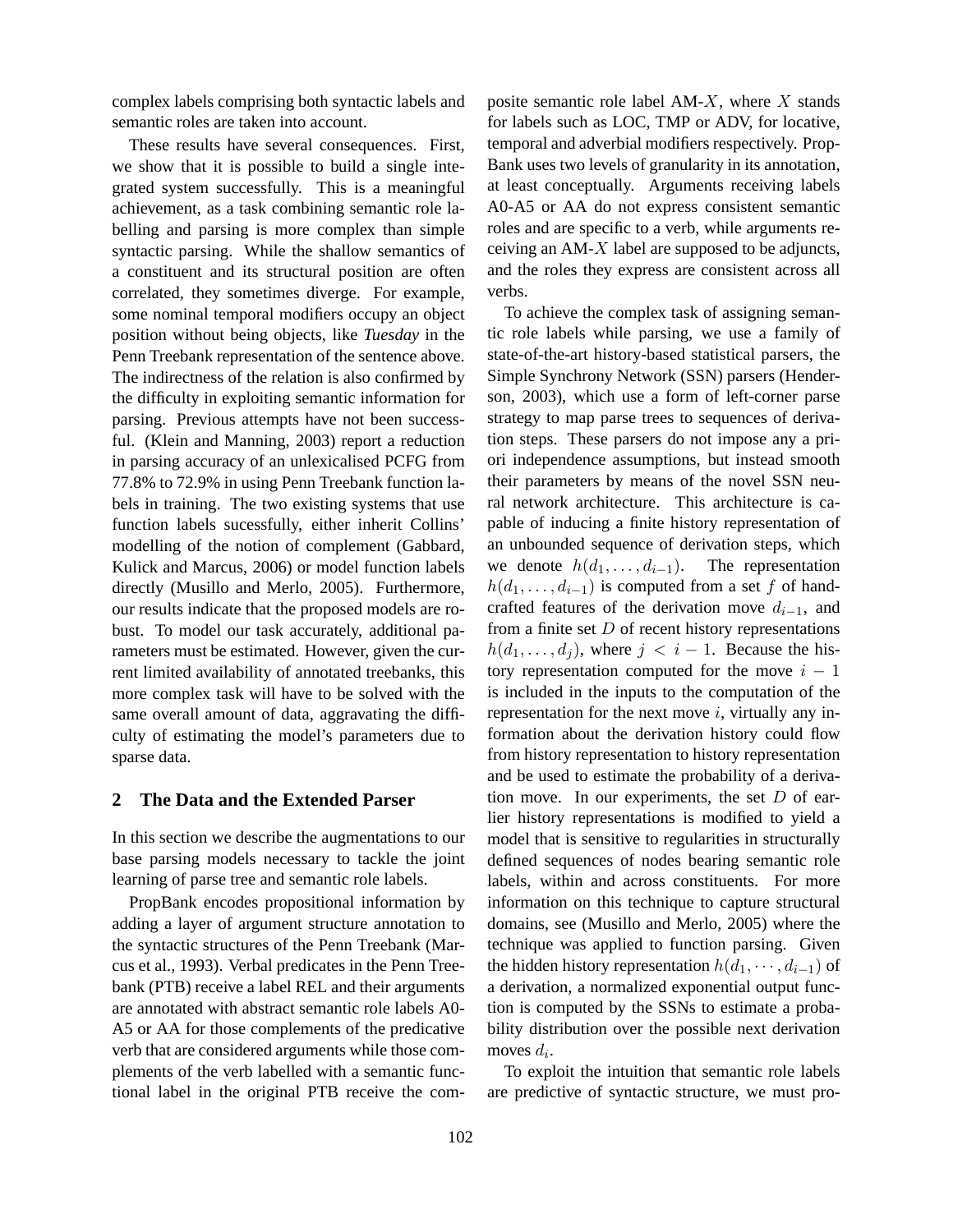vide semantic role information as early as possible to the parser. Extending a technique presented in (Klein and Manning, 2003) and adopted in (Merlo and Musillo, 2005) for function labels with stateof-the-art results, we split some part-of-speech tags into tags marked with AM-X semantic role labels. As a result, 240 new POS tags were introduced to partition the original tag set which consisted of 45 tags. Our augmented model has a total of 613 nonterminals to represent both the PTB and PropBank labels, instead of the 33 of the original SSN parser. The 580 newly introduced labels consist of a standard PTB label followed by one or more PropBank semantic roles, such as PP-AM-TMP or NP-A0-A1. These augmented tags and the new non-terminals are included in the set  $f$ , and will influence bottomup projection of structure directly.

These newly introduced fine-grained labels fragment our PropBank data. To alleviate this problem, we enlarge the set  $f$  with two additional binary features. One feature decides whether a given preterminal or nonterminal label is a semantic role label belonging to the set comprising the labels A0-A5 and AA. The other feature indicates if a given label is a semantic role label of type  $AM-X$ , or otherwise. These features allow the SSN to generalise in several ways. All the constituents bearing an A0- A5 and AA labels will have a common feature. The same will be true for all nodes bearing an  $AM-X$  label. Thus, the SSN can generalise across these two types of labels. Finally, all constituents that do not bear any label will now constitute a class, the class of the nodes for which these two features are false.

#### **3 Experiments and Discussion**

Our extended semantic role SSN parser was trained on sections 2-21 and validated on section 24 from the PropBank. Testing data are section 23 from the CoNLL-2005 shared task (Carreras and Marquez, 2005).

We perform two different evaluations on our model trained on PropBank data. We distinguish between two parsing tasks: the PropBank parsing task and the PTB parsing task. To evaluate the former parsing task, we compute the standard Parseval measures of labelled recall and precision of constituents, taking into account not only the 33 original labels,

but also the newly introduced PropBank labels. This evaluation gives us an indication of how accurately and exhaustively we can recover this richer set of non-terminal labels. The results, computed on the testing data set from the PropBank, are shown in the PropBank column of Table 1, first line. To evaluate the PTB task, we ignore the set of PropBank semantic role labels that our model assigns to constituents (PTB column of Table 1, first line to be compared to the third line of the same column).

To our knowledge, no results have yet been published on parsing the PropBank.<sup>1</sup> Accordingly, it is not possible to draw a straightforward quantitative comparison between our PropBank SSN parser and other PropBank parsers. However, state-of-theart semantic role labelling systems (CoNLL, 2005) use parse trees output by state-of-the-art parsers (Collins, 1999; Charniak, 2000), both for training and testing, and return partial trees annotated with semantic role labels. An indirect way of comparing our parser with semantic role labellers suggests itself.  $2$  We merge the partial trees output by a semantic role labeller with the output of the parser on which it was trained, and compute PropBank parsing performance measures on the resulting parse trees. The third line, PropBank column of Table 1 reports such measures summarised for the five best semantic role labelling systems (Punyakanok et al., 2005b; Haghighi et al., 2005; Pradhan et al., 2005; Marquez et al., 2005; Surdeanu and Turmo, 2005) in the CoNLL 2005 shared task. These systems all use (Charniak, 2000)'s parse trees both for training and testing, as well as various other information sources including sets of  $n$ -best parse trees, chunks, or named entities. Thus, the partial trees output by these systems were merged with the parse trees returned by Charniak's parser (second line, PropBank column). $3$ 

These results jointly confirm our initial hypothe-

<sup>&</sup>lt;sup>1</sup>(Shen and Joshi, 2005) use PropBank labels to extract LTAG spinal trees to train an incremental LTAG parser, but they do not parse PropBank. Their results on the PTB are not directly comparable to ours as calculated on dependecy relations and obtained using gold POS.

<sup>&</sup>lt;sup>2</sup> Current work aims at extending our parser to recovering the argument structure for each verb, supporting a direct comparison to semantic role labellers.

<sup>&</sup>lt;sup>3</sup>Because of differences in tokenisations, we retain only 2280 sentences out of the original 2416.